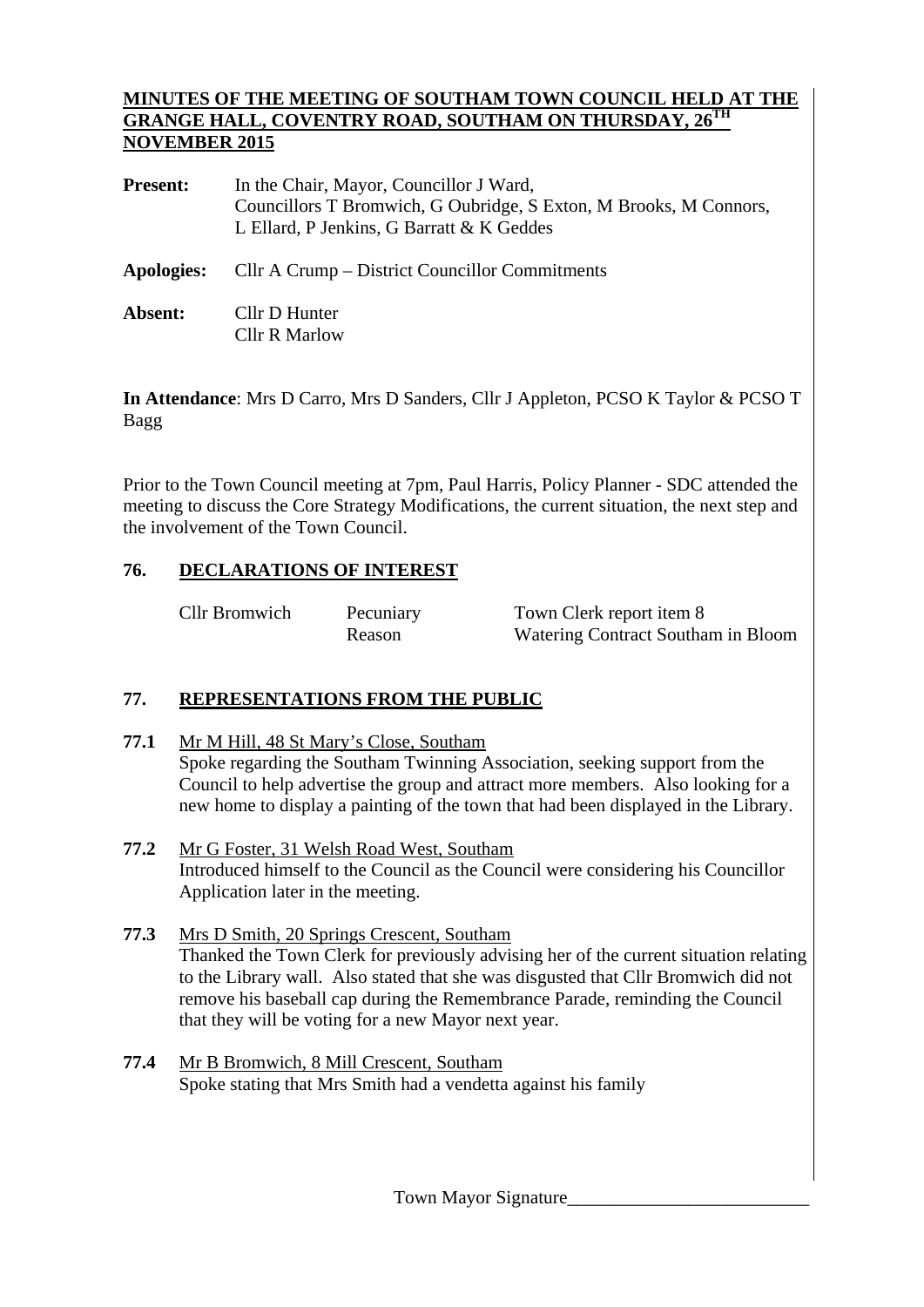## **78. MINUTES OF THE PREVIOUS MEETING RESOLVED:**

**i)That the minutes of the meeting held on Thursday 22nd October 2015, having previously been circulated, be confirmed and signed by the Mayor.** 

# **79. POLICE**

The Police advised the following:

- There has been a big hit on rural crime
- Asked for Community Forum priorities
- Low crime rates in the Town
- Issue with forged notes
- That their entrance was blocked by the MOP
- Need to review the business watch system
- The Police were advised that there needs to be some sort of retail relay system
- The Police were advised that there were anti-social behaviour issues at Mill **Crescent**

# **80. INFORMATION FROM THE COUNTY COUNCILLOR**

Cllr Appleton advised the following:

- Updated on the situation regarding the Market Hill wall
- No further information regarding Combined Authority
- Amalgamating Pension Schemes
- Budget
- Warwickshire County Council Transformation Fund

## **81. ACCOUNTS FOR PAYMENT RESOLVED:**

**That the payment of accounts dated November 2015, totalling £6,137.34 (details attached) be authorised.** 

# **82. APPLICATIONS FOR PLANNING PERMISSION**

**82.1** i) Council considered the applications for planning permission detailed on the schedule dated November 2015 upon which the Town Council had been consulted by Stratford District Council. (details attached)

ii) Planning Application decisions dated November 2015 **Noted**

iii) Planning Committee Meeting Dates **Noted** 

- **82.2** The Town Clerk advised that the Manders Croft Planning Application will be going to Planning Committee and SDC will be recommending to Grant
- **82.3** Cllr Bromwich advised that The Bull Planning Application was granted and stated that WCC Highway did not carried out a site assessment they used a computer model

# **RESOLVED:**

 **To invite a WCC Highway Officer to the February 2016 ENV to discuss why they rely on computer models for traffic assessment rather than physically visiting the site.**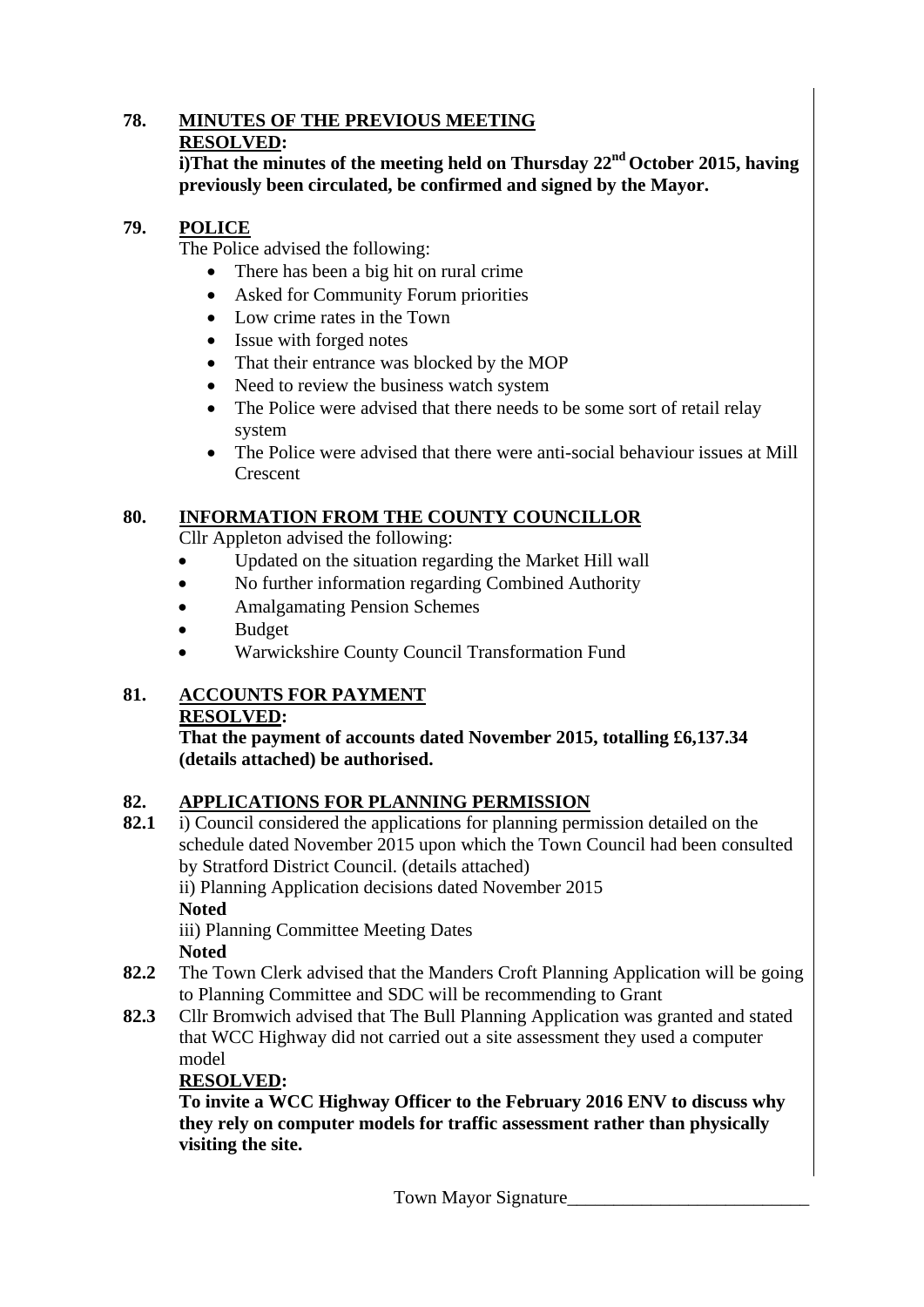# **83. TOWN CLERK'S REPORT**

# **83.1. PUBLIC REPRESENTATIONS**

Mr M Hill was advised that Southam Twinning Association will be considered later in the meeting.

Mr Foster was advised that his Councillor Application will be considered later in the meeting

Mrs Smith was advised that was what they fought for in 1945 and quoted Article 10 of the Human Rights Act

Mr Bromwich was advised that the Council couldn't comment as it was a personal matter

# **83.2 PAUL HARRIS – CORE STRATEGY**

Discussed as part of the next item

## **83.3 SDC CORE STRATEGY 2011-2031 – PROPOSED MODIFICATIONS IN RESPONSE TO THE INSPECTOR'S INTERIM CONCLUSIONS**

Members considered correspondence relating to the above. The Examination Hearing Sessions commence on  $12^{th}$  January 2016, the proposal SOU 3 – 500 dwellings Daventry Road will be considered on Thursday 14 January 2016 – 1400 - 1730. Southam Town Council has been stated as a participant. The main issue that the Inspector will be considering is 'Is the additional allocation, Proposal SOU3, sound? And in order for the proposal to be removed from the Core Strategy Modifications, it will need to be proven that it isn't sound. Southam Town Council will need to submit a Hearing Statement in accordance with the criteria, the deadline for receipt is Friday  $11<sup>th</sup>$  December 2015, Members needs to decide how this hearing statement is to be achieved.

## **RESOLVED:**

**i)That Councillors email the Town Clerk by Wednesday 2<sup>nd</sup> December 2015 with their suggested responses** 

 **ii)That Cllr Oubridge, Cllr Brooks and Cllr Jenkins are authorised to write the Hearing Statement and submit it in accordance with the criteria on behalf of the Council** 

# **83.4 TOWN COUNCIL VACANCY – MILL HILL WARD**

The Town Council considered Councillor applications from Mr G Foster and Mrs S Stone.

## **RESOLVED:**

 **i)That Mr Foster is unanimously co-opted to fill the vacancy ii)To write to Mrs Stone and thank her for her application and the interest she has shown in Southam Town Council, that her details will be kept on file should a vacancy occur in the future** 

# **83.5 WCC – TRANFORMATION FUND**

Members considered correspondence from WCC regarding their Transformation Fund. The fund will offer, one-off grants, of between £5,000 and £70,000. The Fund will help eligible organisations to take on board the significant transformation which is necessary to ensure that communities have the capacity to meet the challenges associated with the delivery of WCC, the closing date for applications is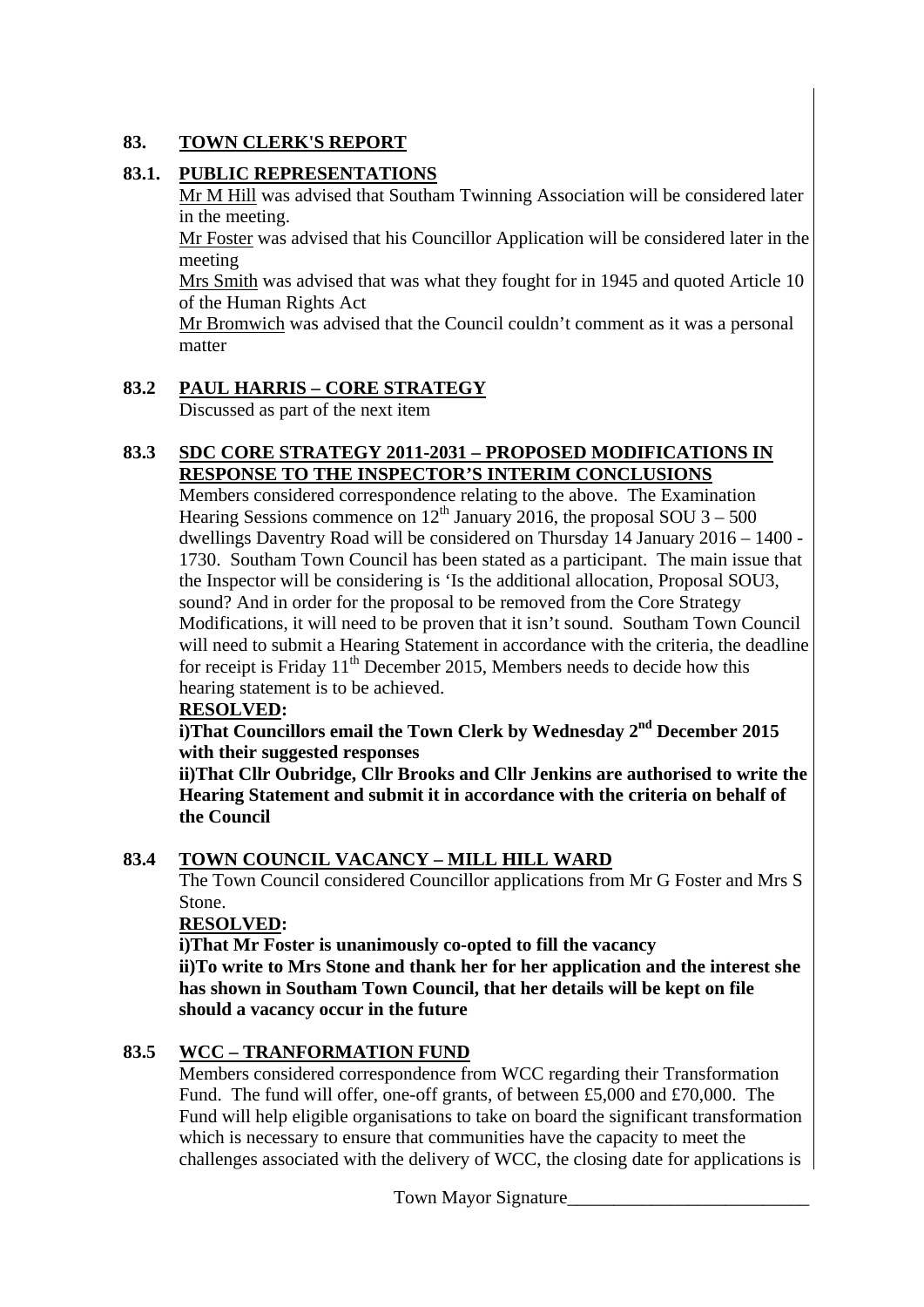either  $7<sup>th</sup>$  December 2015 or 1<sup>st</sup> February 2016 **RESOLVED: To keep this matter under consideration should a suggestion come forward.** 

# **83.6 KINETON ROAD ROUNABOUT**

Members considered correspondence from WCC (for Councillors only) seeking the Council's view of the proposed replacement planting for the roundabout. **RESOLVED:** 

**To respond stating that the Town Council agree in principle to the proposed re-planting scheme, subject to funding be secured for the future maintenance.** 

**83.7 CHRISTMAS RECESS RESOLVED: That Cllr M Connors is the appointed third member and Cllr M Brooks is the reserve member** 

## **83.8 SOUTHAM IN BLOOM (SIB) PLANTERS** Correspondence was considered regarding sponsorship of the Market Hill planters. **Noted**

**83.9 COUNCIL MEETING DATES Noted** 

## **84. CORRESPONDENCE**

- **84.1 GRANT THANK YOU SOUTHAM FIRST (SOUTHAM SHOW) Noted**
- **84.2 GRANT THANK YOU SOUTHAM IN BLOOM Noted**
- **84.3 GRANT THANK YOU JOHN TURNER FESTIVAL COMMITEE Noted**
- **84.4 SDC RESOURCE IN SOUTHAM NANCY SINGLETON Noted**
- **84.5 NEW INITIATIVES TO HELP LOCAL BUSINESSES & ORGANISATIONS – ANNE SOLOMON Noted**
- **84.6 GRANT THANK YOU GRANGE HALL MANAGEMENT COMMITTEE Noted**

## **85. REPORT ON A MEETING OF THE ENVIRONMENTAL WORKING PARTY ON 12TH NOVEMBER 2015**

## **85.1 Warwickshire County Council**

Janet Neale, Infrastructure Delivery Manager at WCC spoke on the subject of Gaydon/Lighthorne Heath and the impact that may have on Southam. Janet is happy to help bring closer ties with the County Council and District Council when it come to the long term strategic planning of infrastructure in and surrounding Southam. It was suggested that perhaps a burial ground may form part of a negotiation with any new developer. She was also happy to help facilitate a working group with other local parish councils so that the wider area can be planned better, rather than from an office in WCC. This working party could incorporate representatives from Highways and planning officers. She will be in contact with the Clerk very soon.

Town Mayor Signature\_\_\_\_\_\_\_\_\_\_\_\_\_\_\_\_\_\_\_\_\_\_\_\_\_\_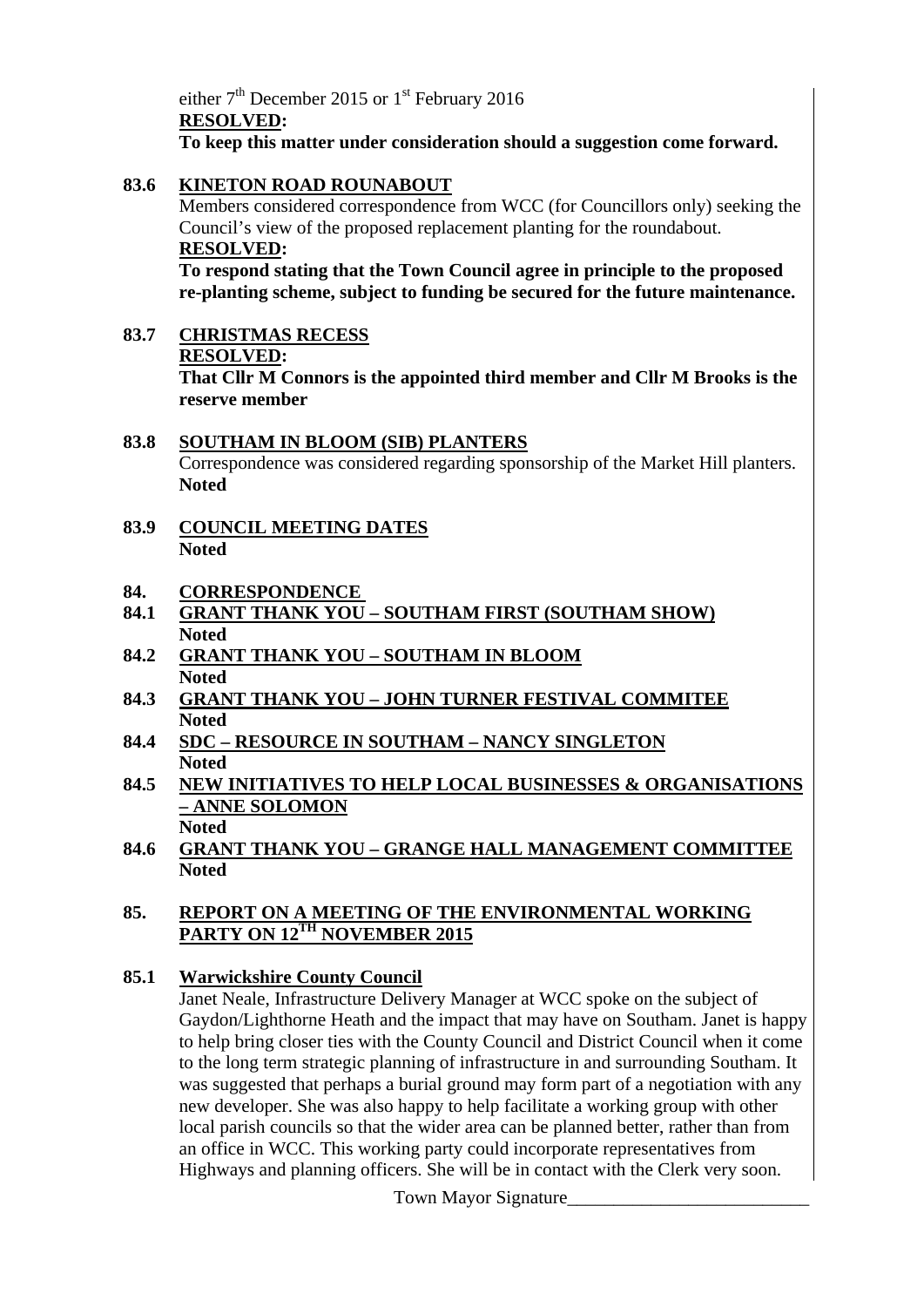# **85.2 Item 2 - Proposed Housing Development off Leamington Road**

Jason Tait and Chris Dodds from Gladman Developments talked through their plan to submit an outline planning application for Leamington road, Southam. An application is likely to be submitted in December 2015.

# **85.3 Item 3 - Southam Town Benchmarking**

Pam McConnell and Brian Howard attended the meeting and explained the annual benchmarking process and the importance of it for groups in Southam when applying for grants and funding and also how the information gathered can help the Town Council with its Neighbourhood plan. Funding has now run out for this project and a request was made for Southam Town Council to help with funding either through the budget or through section 137 grants. The annual cost is approximately £450.

# **85.4 Item 4 - Working Parties**

**RESOLVED:**

**That the following representatives are appointed: Cllr Ellard added to Christmas Lights Committee Cllr Connors added to Personnel Working Party and Civic Ideas Forum Cllr Jenkins to be added to Southam United Charities Cllr Oubridge to be added to Ufton Compost & Landfill Liaison Group** 

# **85.5 Item 5 - STC Website**

#### **RESOLVED:**

**Now that Southam has its own website southam.co.uk it has been decided to simply link STC website to this new website and vice versa.** 

## **85.6 Planning applications**

# **RESOLVED:**

**15/03667FUL No Representations 15/03653/FUL No Representations 15/03537/FUL No Representations 15/03886/FUL No Representations 14/03058/FUL Object with the same reasons as previously stated, STC would not like to see the loss of a commercial premises in the town.** 

# **85.7 Questions for District and County Councillors**

Can the District Council force the owners of the Bull Inn to tidy it up and make it safe as the owners have neglected the property whilst they wait for planning decisions, however the general maintenance of the property should not be left in ruin.

# **85.8 Bank Mandate**

It was explained to the council how important it is that every councillor is on the bank mandate. Cllr Ellard and Cllr Bromwich have both agreed to sign the mandate when instructed to do so by the Clerk and Deputy Clerk.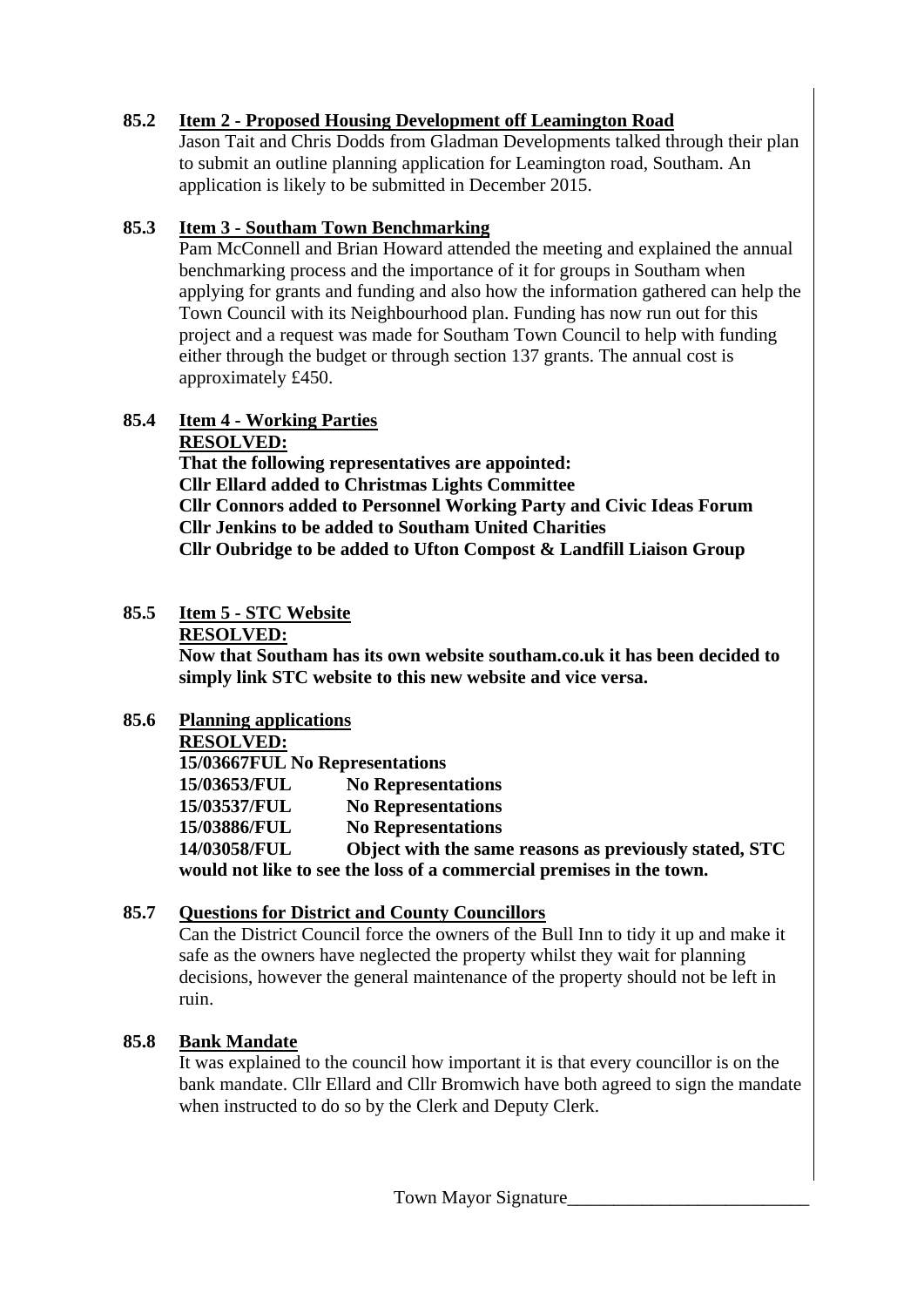## **85.9 Members Items**

**The Mayor explained to all councillors the process of raising a Member's item and asked all councillors to think about their own visions for the town and that of their outside bodies that they represent. The Mayor encouraged Member's Items that are positive and that will help the town become a better place to live.** 

## **86. REPORT ON A MEETING OF THE FINANCE WORKING PARTY 5TH NOVEMBER 2015**

# **86.1 FREQUENCY OF WORKING FINANCE GROUP MEETINGS RESOLVED:**

- **That the Finance Group should meet bi annually on a formal basis and if necessary on an ad hoc basis in addition**
- **Councillors should take the opportunity to inspect payment files and check bank reconciliations, as advised by WALC at least bi annually**

## **86.2 REVIEW OF TOWN COUNCIL CONTRACTS RESOLVED:**

- **Parish Pound Lease Extend with a maximum 3-month notice period**
- **Play Areas Litter Picking Contract this rolling contract should continue in its present form as it provides excellent value for money and that it should be reviewed again in November 2016**
- **Play Areas Quarterly Inspection to be reviewed in November 2016**
- **Grass Cutting Contracts currently both 3 year fixed terms due to expire March 2017. Review in Summer 2016 with a view to advertising and appointing a contractor before precept is decided**

# **86.3 PROPOSED BUDGET Councillors reviewed the existing budget. RESOLVED:**

- **That in addition to the current budget lines provision should be made for the possibility of taking part in the Lengthsman Scheme and for work on footpaths.**
- **To review the proposed 2016/17 budget prior to January Precept Meeting**
- **That Councillor Brooks should advise on the essentials for a simple Disaster Recovery Plan**

# **86.4 COVENTRY BUILDING SOCIETY ACCOUNTS**

**The Finance Group were advised of the interest rates currently being obtained on two accounts. 1.65% and 0.025%** 

**RESOLVED:**

- **That the signatories on these accounts be changed to Cllrs M Connors, J Ward, M Brooks & A Crump**
- **On maturity of the fixed rate bond, consideration is given to amalgamation the poorly paying account with the new bond (details yet to be published)**

# **86.5 HSBC MANDATE**

**The group was advised that the new HSBC mandate had not yet been ratified as two Councillors had not yet proved identity. The email from Cllr Bromwich was discussed in which he gave his reasons for not signing the bank mandate.**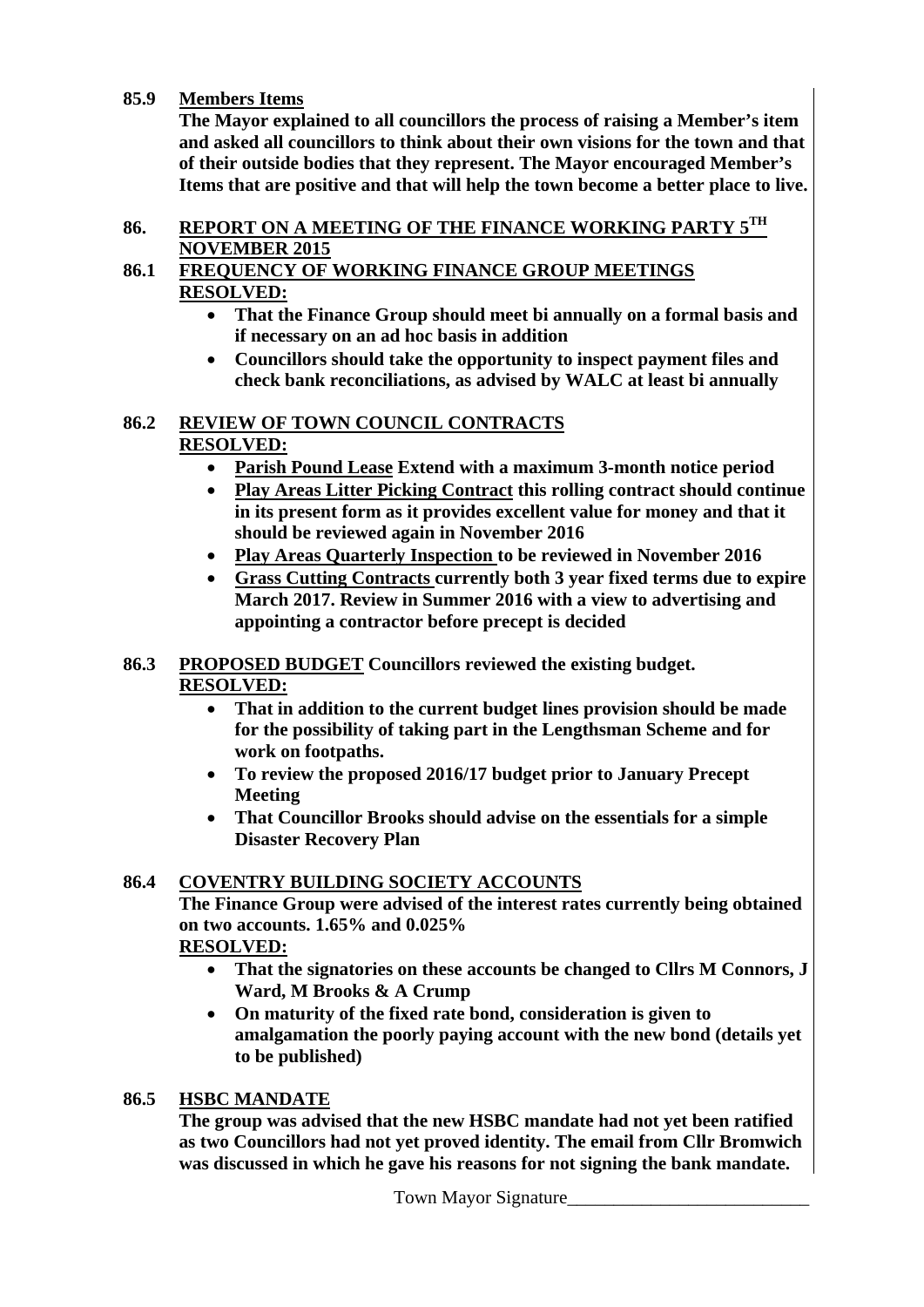#### **RESOLVED:**

- **To write to Councillor Bromwich pointing out that his concerns have now been addressed.**
- **For Councillor Ward to raise the matter at November ENV in an effort to ensure that all Councillors would sign up to the mandate as per the previous Council Resolution**

# **87. NEIGHBOURHOOD PLAN WORKING PARTY**

Members considered the minutes of the meeting and correspondence from SDC **RESOLVED:**

 **i)That the consultation booklet is amended as suggested by SDC** 

**ii)To instruct SDC to arrange printing and distribution of the questionnaire at a cost of £1695.53 plus VAT** 

**iii)To seek a quote from SDC for designing the questionnaire to be completed on line and input the completed questionnaire.** 

**iv)That the Town Clerk is authorised to accept the quote if it doesn't exceed the Council budget** 

**v)To ascertain if schools in Southam would be happy to put an article about the Neighbourhood Plan in their school newsletters** 

# **88. SOUTHAM TWINNING ASSOCIATION**

Members considered correspondence from the Southam Twinning Association who are seeking help to attract new members

## **RESOLVED:**

**i)If Southam Twinning Association provides an article the Council will be more than happy to advertise it on their website, Facebook, mailing list and noticeboards** 

**ii)It is envisaged that a new home can be found for the Southam Twinning Association painting in the new Orbit Development** 

## **89. SOUTHAM CHRISTMAS LIGHTS ASSOCIATION MINUTES Noted**

## **90. SOUTHAM FIRST**

Members were advised that Southam First plan to hold a French Market on Sunday  $10^{th}$  April 2016.

# **91. GRANGE HALL MANAGEMENT COMMITTEE**

Members were informed that finances could do with being more healthy

# **92. GRANGE HALL STEWARDS**

Members were advised that a Stewards Meeting had not taken place as SDC had not yet appointed a second steward.

# **94. QUESTIONS FOR COUNTY AND DISTRICT COUNCILLORS**

A discussion took place regarding disused buildings not being maintained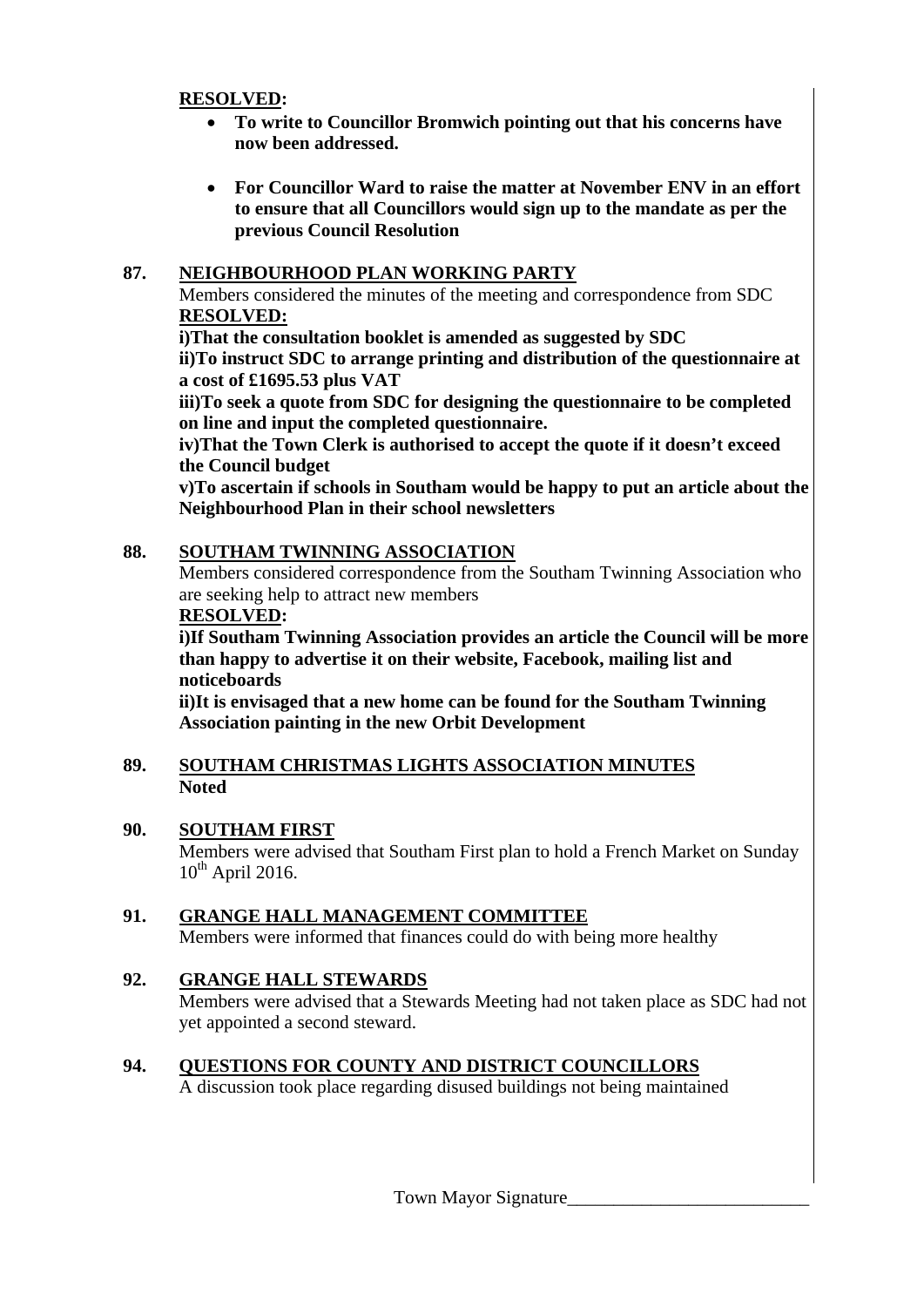# **95. EXCLUSION OF THE PUBLIC FROM THE MEETING**

It was moved and

**RESOLVED: that pursuant to Section 1(2) of the Public Bodies (Admission to Meetings) Act 1960 the public be excluded from the meeting because publicity would be prejudicial to the public interest by reason of the confidential nature of the business to be transacted** 

- **96.. STAFF SALARIES AND PAYMENT FOR SERVICES RESOLVED: To authorise the payment of staff salaries dated November 2015**
- **97. ORBIT DEVELOPMENT PLANNING ENFORCEMENT ISSUES Members were updated on Planning Enforcement issues relating to the Orbit Development.**

| <b>SCHEDULE OF PLANNING APPLICATIONS B</b>  |                                                |                 |                                                              |                    |                               |  |  |
|---------------------------------------------|------------------------------------------------|-----------------|--------------------------------------------------------------|--------------------|-------------------------------|--|--|
| <b>SOUTHAM TOWN COUNCIL - NOVEMBER 2015</b> |                                                |                 |                                                              |                    |                               |  |  |
| <b>APPLICATION</b><br>NO.                   | <b>APPLICANT</b><br><b>SITE</b><br><b>NAME</b> |                 | <b>OBSERVATION</b><br><b>PROPOSAL</b><br><b>DATE/COMMENT</b> |                    | <b>Additional Information</b> |  |  |
| 88 Coventry Street,                         |                                                |                 |                                                              |                    |                               |  |  |
|                                             | Mr Gavin                                       | Southam CV47    |                                                              |                    |                               |  |  |
| 15/04129/TREE                               | Callard<br>0EA                                 |                 | T1:Swedish Whitebeam:Fell                                    | 10th December 2015 | No representations            |  |  |
|                                             |                                                | 26 Merestone    | Replacement of existing                                      |                    |                               |  |  |
|                                             |                                                | Close, Southam  | conservatory with orangery on                                |                    |                               |  |  |
| 15/04045/FUL                                | Mr Bee Tan                                     | <b>CV47 1GU</b> | enlarged footprint                                           | 15th December 2015 | No representations            |  |  |
|                                             |                                                |                 | Insight Park, Welsh Construction and display of two          |                    |                               |  |  |
|                                             | <b>Tomkins</b>                                 | Road East.      | non-illuminated signs on either                              |                    |                               |  |  |
|                                             | Construction                                   | Southam CV47    | side of the estate road entrance                             |                    |                               |  |  |
| 15/04073/ADV                                | Ltd                                            | 1NE             | of Welsh Road East, Southam.                                 | 16th December 2015 | No representations            |  |  |